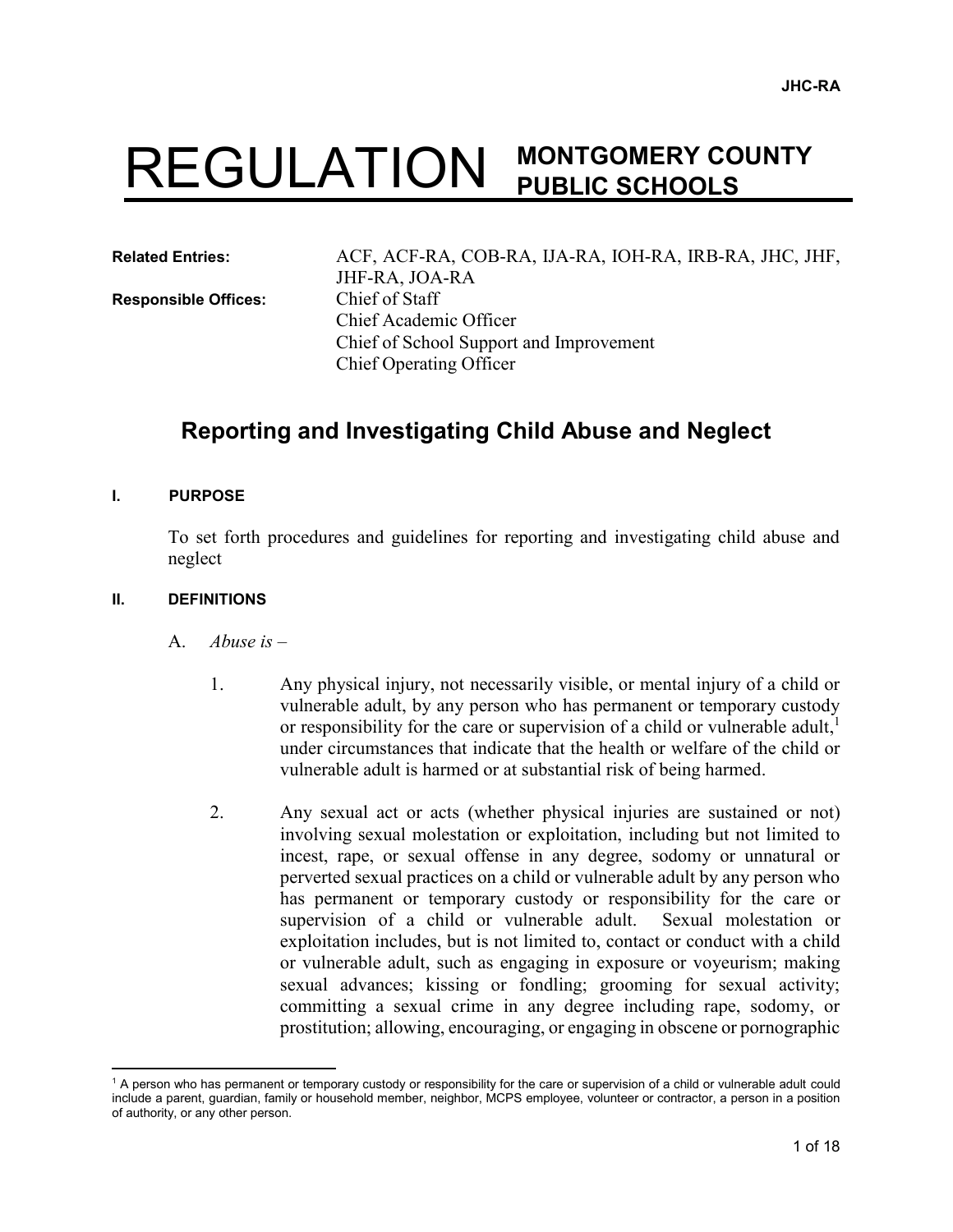display, photographing, filming, or depiction of a child or vulnerable adult in a manner prohibited by law; sex trafficking; or allowing a child or vulnerable adult to reside with or be in the regular presence of a registered sex offender.

- B*. Child* is any Montgomery County Public Schools (MCPS) student, regardless of the child's age, and any other person under 18 years of age. Even though Maryland law generally does not criminalize abuse or neglect of a student over 18 years of age, MCPS expects such conduct to be reported using the procedures set forth below.
- C. *County Multi-Disciplinary Team (MDT*) is a group of professionals from Montgomery County agencies that convenes as necessary to provide consultation and coordinated treatment planning when appropriate. The County MDT includes representatives of the Tree House Child Assessment Center of Montgomery County and the following Montgomery County agencies:
	- 1. The Montgomery County State's Attorney's Office
	- 2. The Special Victims Investigative Division of the Montgomery County Police Department (MCPD)
	- 3. Child Welfare Services in the Montgomery County Department of Health and Human Services, commonly known as Child Protective Service (CPS), or the Aging and Disabilities Services Information and Assistance Unit in the Montgomery County Department of Health and Human Services commonly known as Adult Protective Services (APS), in the case of vulnerable adults

In cases of alleged abuse or neglect where the accused is a MCPS employee, contractor, or volunteer, the MCPS Systemwide Child Abuse Contact, or designee, may be invited to attend County MDT meetings for the purpose of determining the appropriate course of action, as well as debriefing incidents to assess lessons learned and opportunities for continuous improvement.

In addition, a School-based Child Abuse Liaison or other MCPS staff may be invited to join a County MDT meeting solely for the purpose of providing coordinated services to a student who is the subject of a report. Information, records, and reports shared through the County MDT shall be treated with strict confidentiality by all participants and safeguarded against unauthorized disclosure in accordance with Maryland law.

D. *Family or Household Member* is a person who lives with, or is a regular presence in a home of a child or vulnerable adult, at the time of the alleged abuse or neglect. Regular presence in a household means visiting or staying in a home with sufficient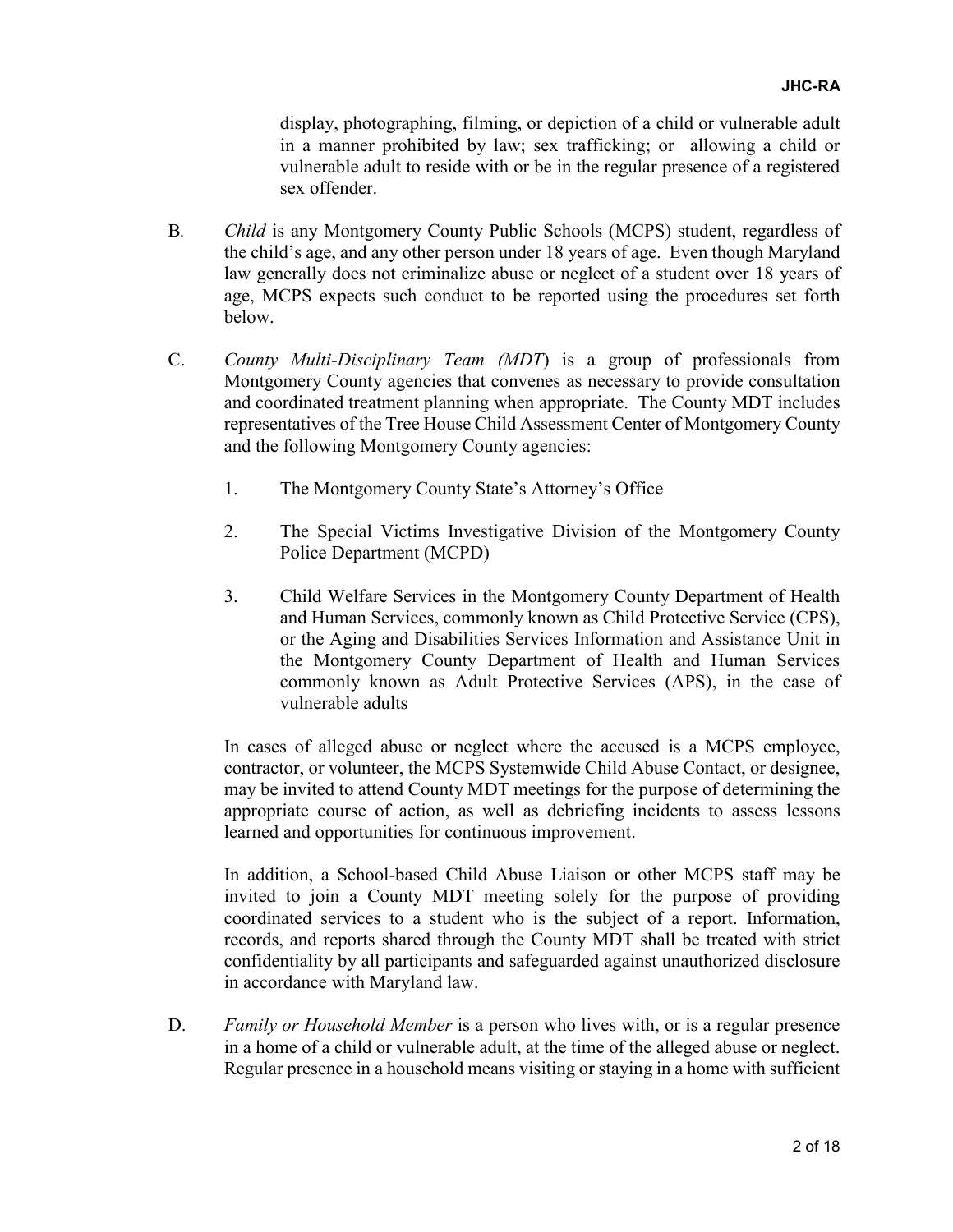frequency to make an individual a significant part of the child's, vulnerable adult's, or family's life.

- E. *Grooming a child or vulnerable adult for sexual activity* means forming an emotional connection with a child or vulnerable adult with the intent of making the child or vulnerable adult more receptive to sexual contact.
- F. *Mental Injury* is the observable, identifiable, and substantial impairment of a child's or vulnerable adult's mental or psychological ability to function.
- G. *MCPS Employees* are both certificated and non-certificated personnel employed by MCPS, including substitute teachers.
- H. *MCPS Property* is any school or other facility, including grounds owned or operated by MCPS, buses and other MCPS vehicles, and the facility and grounds of any MCPS-sponsored activity involving students, including field trips.
- I. *MCPS Contractors* are outside contractors and other individuals who provide services to MCPS, including the contractor's direct employees, subcontractors, and/or independent contractors that the contractor uses to perform the work required by its contract with MCPS. The specific contractor-related procedures set forth in this regulation apply to MCPS contractors while they are providing services to MCPS and do not limit or alter any legal requirements.
- J. *MCPS Systemwide Child Abuse Contact* The superintendent of schools shall designate a Systemwide Child Abuse Contact in the Office of the Chief of Staff, Student Welfare and Compliance, who shall be the primary systemwide contact for MCPS in consulting with the County MDT and coordinating MCPS staff in response to reports of suspected abuse or neglect. The MCPS Systemwide Child Abuse Contact may designate other staff members to assist in fulfilling the responsibilities identified in this regulation as appropriate.
- K. *MCPS Volunteers* include parents/guardians and other family members, as well as other members of the community interested in the education of children, who donate their time and energies to support the students of Montgomery County, subject to the provisions set forth in MCPS Regulation IRB-RA, *Volunteers in Schools*. The specific volunteer-related procedures set forth in this regulation apply to MCPS volunteers while they are volunteering for MCPS and do not limit or alter any legal requirements.
- L. Neglect is the leaving of a child or vulnerable adult unattended<sup>2</sup> or other failure to give proper care or attention, or the provision of improper care or attention, to a child or vulnerable adult by any parent, guardian, family or household member, neighbor, MCPS employee, volunteer or contractor, a person in a position of

 2 In Maryland, a child under the age of 8 years may not be left at home, at school, or in a car, without a reliable person, who is at least 13 years old, to provide supervision.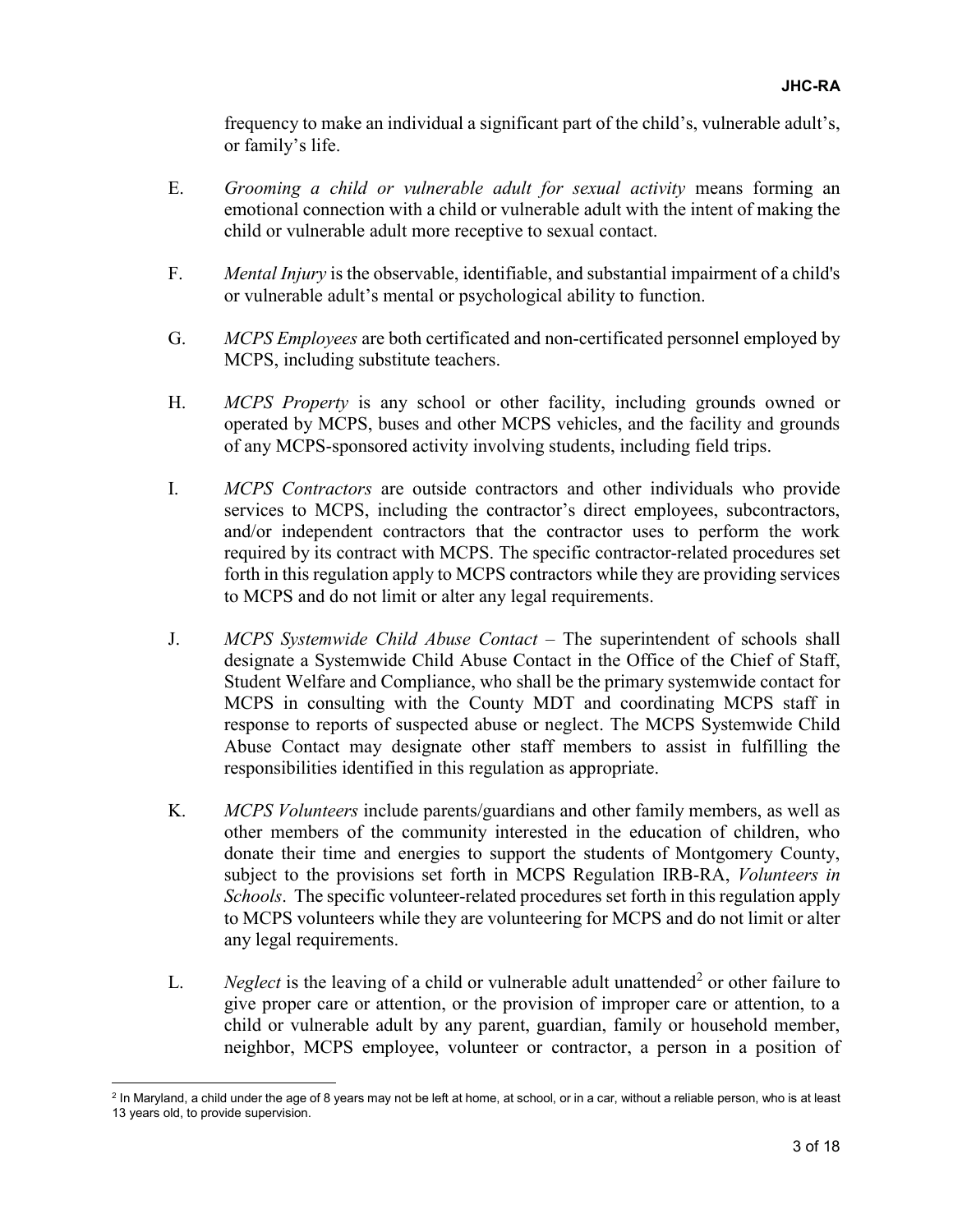authority, or any other person who has permanent or temporary care or custody or responsibility for supervision of the child or vulnerable adult under circumstances that indicate:

- 1. That the child's or vulnerable adult's health or welfare is harmed or placed at substantial risk of harm, or
- 2. Mental injury to the child or vulnerable adult or a substantial risk of mental injury.
- M. *School-based Child Abuse Liaisons* Each principal shall appoint a school counselor or other staff member as a School-based Child Abuse Liaison. The School-based Child Abuse Liaison shall assist the principal in providing professional development for school-based personnel in recognizing, reporting, and preventing abuse and neglect. After a report of alleged abuse or neglect is made, the School-based Child Abuse Liaison shall support the principal in responding to the allegation and serving as a point of contact for County MDT participating agencies and coordinating support for the alleged student victim. School-based Liaisons may be invited to join a County MDT meeting or consultation solely for the purpose of providing coordinated services to a student who is the subject of a report. School-based Child Abuse Liaisons shall receive targeted professional development in recognizing, reporting, and preventing abuse and neglect.
- N. *Retaliation* is the act or process of threatening or otherwise penalizing a person  $for -$ 
	- 1. reporting an alleged violation of a law, policy, or regulation; or
	- 2. participating in an investigation of an alleged violation.
- O. *Vulnerable Adults* are persons 18 years of age or older who are believed by the individual reporting abuse or neglect to lack the physical or mental capacity to care for their daily needs.

#### **III. REPORTING RESPONSIBILITIES FOR MCPS EMPLOYEES, CONTRACTORS, AND VOLUNTEERS**

- A. Scope of Reporting Responsibilities*.* All MCPS employees, contractors, and volunteers are personally and directly required to report any suspected instance of abuse or neglect of a child or vulnerable adult:
	- 1. Whether the alleged victim is personally known by the reporting individual or not.
	- 2. Whenever there is reason to believe that abuse occurred in the past, even if the alleged victim is an adult when the incident comes to light.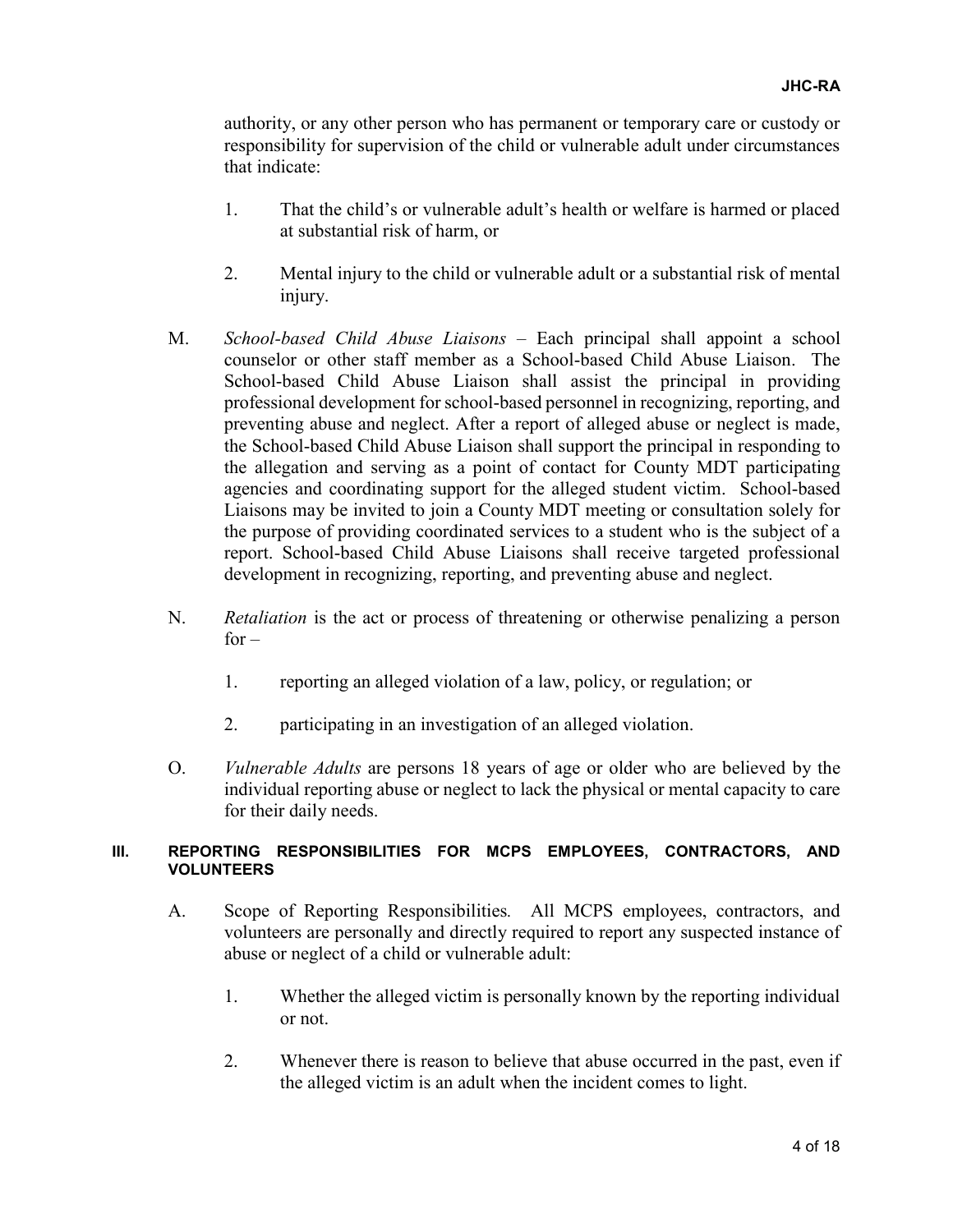- 3. Regardless of where the child or vulnerable adult lives and regardless of where the suspected abuse or neglect is alleged to have occurred.
- B. *Oral Report.* MCPS employees, contractors, or volunteers must make an immediate oral report of suspected abuse or neglect.
	- 1. Notification of CPS/APS. Each MCPS employee, contractor, or volunteer who suspects the abuse or neglect is personally responsible for ensuring that an oral report is made.
		- a) Oral reports of child abuse or neglect must be made immediately to CPS, which maintains a 24-hour telephone service (240-777-4417).
		- b) Oral reports of abuse or neglect of vulnerable adults must be made to the Aging and Disabilities Services Information and Assistance Unit in the Montgomery County Department of Health and Human Services (240-777-3000).
		- c) If an individual has any doubt about whether to report abuse or neglect, they should err on the side of reporting the allegation to CPS (or APS for vulnerable adults).
		- d) Prior to making a report of suspected abuse or neglect, it is not the role of any MCPS employee, contractor, or volunteer to investigate to determine the validity of a case of suspected abuse or neglect.
		- e) If a child or vulnerable adult provides information pertaining to suspected abuse or neglect to a MCPS employee, contractor, or volunteer, that individual may ask limited follow-up questions to assist in obtaining a brief description of the incident and injuries, where they occurred, and the name or a description of the alleged offender. Prior to making a report, however, MCPS employees, contractors, or volunteers shall not interrogate or collect written statements from any alleged victim or witness to prevent unnecessary trauma that may result from repetitive, detailed questioning.
		- f) Prior to making a report, MCPS employees, contractors, or volunteers shall not interview the alleged offender or discuss the alleged incident with them.
		- g) MCPS employees, contractors, and volunteers attempting to determine if there is reason to suspect abuse or neglect shall not pressure students to recant allegations of abuse or neglect.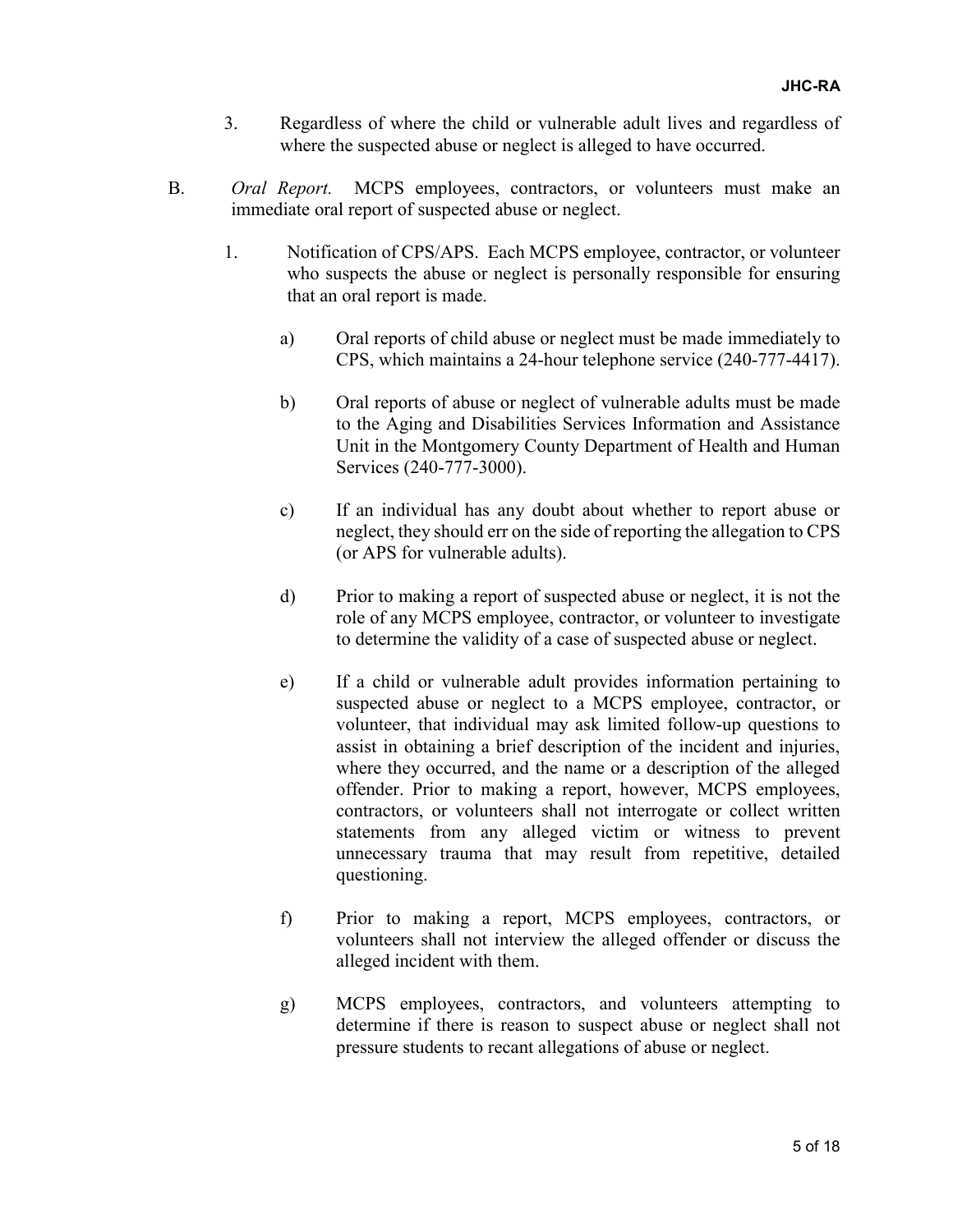- 2. Notification of Principal/Supervisor. After making an oral report to CPS (or APS for vulnerable adults), the MCPS employee, contractor, or volunteer must immediately notify the school principal, if the person reporting is school-based. If the person reporting is not school-based, they shall notify the direct supervisor in the MCPS office where they work, as well as the principal of the school which the child or vulnerable adult attends. Notification should be made even if CPS or APS informs the reporter that it is declining to proceed with or screening out the investigation.
	- a) Upon notification, the principal or direct supervisor shall initiate the follow-up procedures set forth in Section IV below, and contact the Special Victims Investigations Division of the MCPD under the circumstances set forth in Section III(B)(3)(c) below.
	- b) Once an oral report is made to CPS (or APS for vulnerable adults), neither the principal nor any other MCPS employees shall conduct any internal investigation, except as set forth in Section IV.
	- c) The principal or direct supervisor must make certain that an oral report was made as described in Section III(B)(1) above and that a written report is submitted as described in Section III(C) below.
	- d) While this regulation requires notification of the principal or supervisor, the notification does not fulfill the reporting obligations of MCPS employees, contractors, and volunteers. As stated above, they are also personally and directly required to make a report to CPS (or APS for vulnerable adults).
	- e) In those circumstances where the MCPS employee, contractor, or volunteer may have concerns about notifying their school principal or direct supervisor, the person reporting may notify the MCPS Systemwide Child Abuse Contact instead.
- 3. Notification of MCPD. To facilitate and streamline tracking of reports, MCPS and the members of the County MDT have agreed that CPS or APS (in the case of vulnerable adults) shall be the primary reporting agencies for oral reports from MCPS employees, contractors, and volunteers. In addition, the Special Victims Investigations Division of the MCPD will be consulted and/or immediately notified of suspected abuse or neglect, as set forth below:
	- a) When CPS (or APS for vulnerable adults) receives an oral report involving an abuse or neglect situation, it is MCPS' understanding that CPS (or APS for vulnerable adults) consults closely with the Special Victims Investigations Division of MCPD.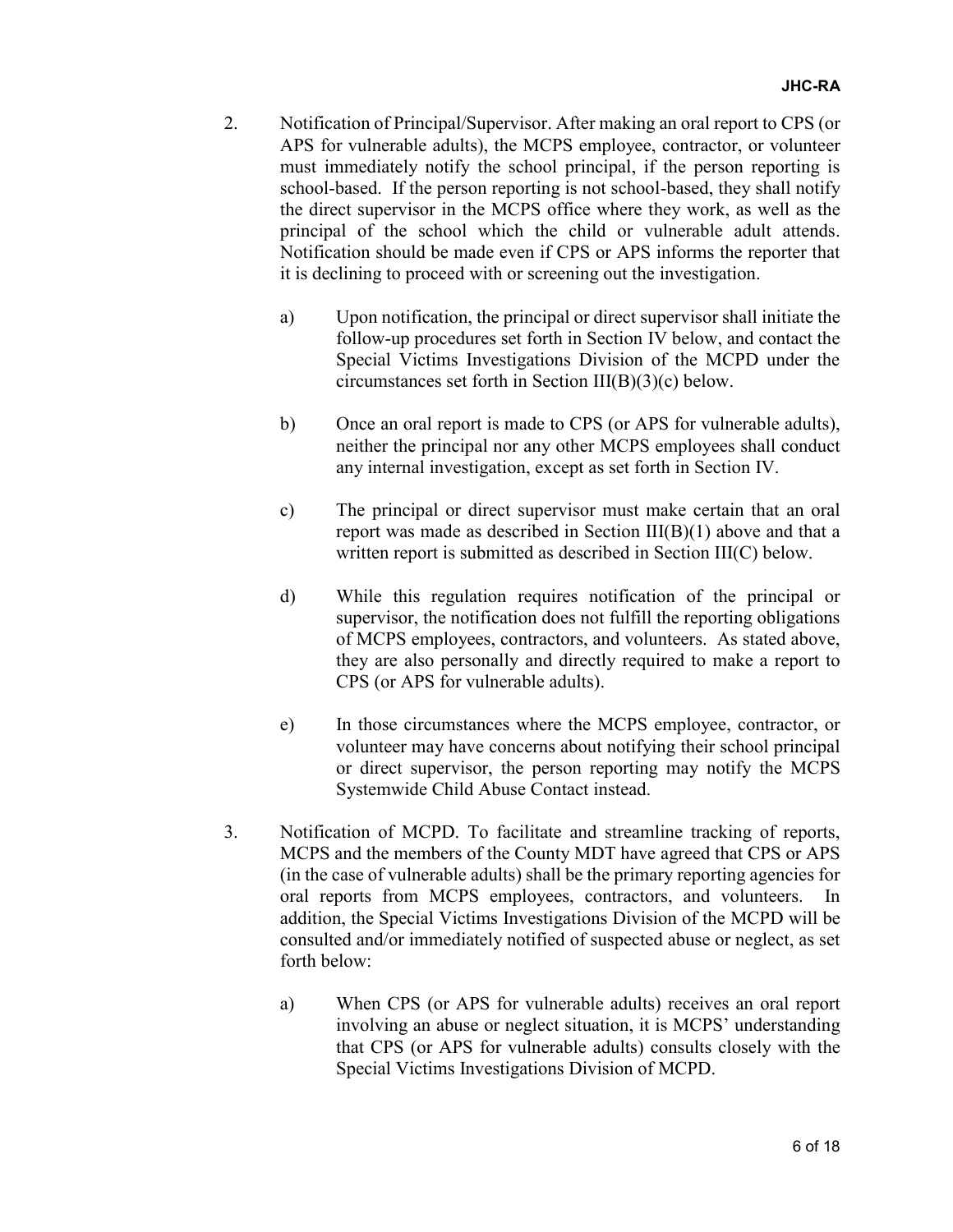- b) In addition to ensuring that any MCPS employee, contractor, or volunteer under their supervision reports personally and directly to CPS (or APS for vulnerable adults), principals and supervisors shall immediately notify the Special Victims Investigations Division of the MCPD if they receive notification of a suspected abuse incident involving an alleged sexual offense, as defined in Section II(A)(2), above, or an alleged sexual offense involving an adult victim.
- c) In responding to other suspected abuse or neglect incidents, MCPS may seek assistance from the Special Victims Investigations Division of the MCPD and, in all emergency situations, MCPS employees, contractors, or volunteers should call the Public Safety Communications Center (911) or 301-279-8000. Whether or not the MCPD is involved, however, MCPS employees, contractors, or volunteers must still fulfill their obligation to personally and directly make an immediate report to CPS (or APS for vulnerable adults) as described above.
- C. *Written Report.* The person making an oral report of abuse or neglect must submit a written report to CPS (or APS for vulnerable adults) on MCPS Form 335-44, *Report of Suspected Child Abuse and Neglect*.
	- 1. The written report must be submitted to CPS (or APS for vulnerable adults) within 48 hours after the contact that disclosed the existence of suspected abuse and/or neglect. The written report must be made even if CPS, APS, and/or the MCPD informs the reporter that it is declining to proceed with or screening out the investigation.
	- 2. Beginning in the 2019-2020 school year, MCPS staff and others, as appropriate, are encouraged to submit written reports through the online electronic portal linked on the website, which automatically transmits copies to the offices and agencies specified below. If a paper alternative is utilized, copies of the report shall be distributed in a plain envelope, sealed, addressed, and marked confidential. The envelope shall be enclosed in the usual interoffice mailer. The principal or direct supervisor shall ensure that copies are sent as indicated on MCPS Form 335-44, to –
		- a) the MCPS Systemwide Child Abuse Contact, which shall maintain copies in a confidential file;
		- b) the Special Victims Investigations Division of the MCPD; and
		- c) the Montgomery County State's Attorney's Office.
	- 3. Principals and supervisors shall not keep any copies of reports, but they shall keep a confidential log of all reported cases which will include only –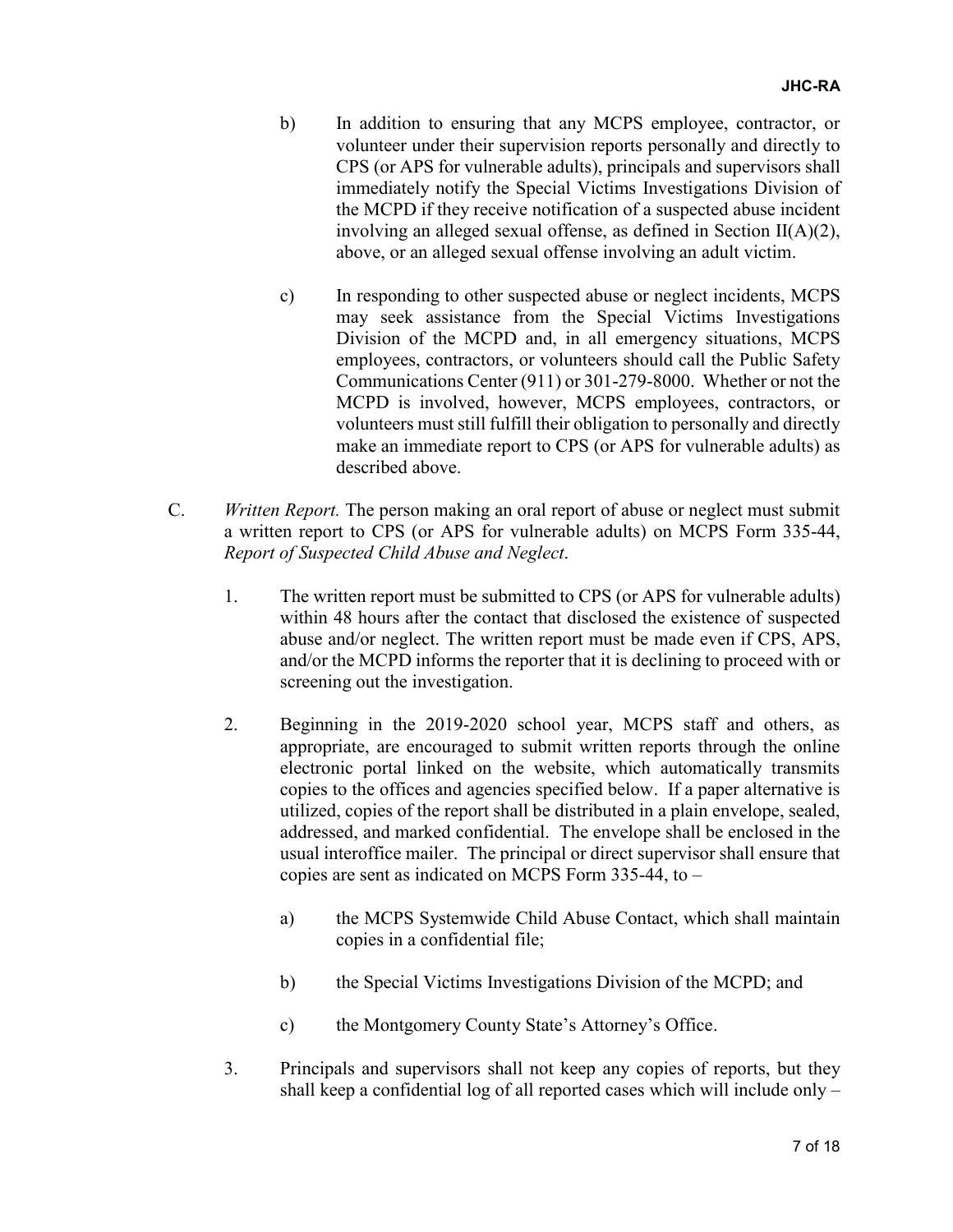- a) the name of child or vulnerable adult;
- b) the name of the alleged perpetrator, if known;
- c) the date and hour of oral report;
- d) the name of the staff member and agency to whom the report was made; and
- e) the date that the form was mailed or submitted electronically.

#### **IV. FOLLOW-UP RESPONSIBILITIES AFTER ALLEGATIONS ARE REPORTED**

- A. Investigations
	- 1. All MCPS employees, contractors, and volunteers shall cooperate fully with the County MDT participating agencies and other external agencies in investigations of suspected abuse and neglect. Timelines for information sharing regarding those agencies' investigations are set forth in the Memorandum of Understanding between MCPS and the members of the County MDT. The County MDT participating agencies have agreed to conduct their investigations in a timely manner and minimize disruption to the classroom and school community.
	- 2. During the course of an abuse or neglect investigation, CPS, APS, or the MCPD may question a student on MCPS property during school hours. Pursuant to *Code of Maryland* Regulations (COMAR) 13A.08.01.13, the principal shall determine whether a school official should be present during the questioning. In making this determination the principal shall consult with representatives from CPS, APS, or the MCPD. The school official should be selected, with input from the student who is being interviewed, on a case-by-case basis for the purpose of providing support and comfort to the student. Notification of parents/guardians is addressed in Section IV.D., below.
	- 3. MCPS employees, contractors, and volunteers shall not take any action that may prejudice a pending investigation of suspected abuse or neglect by CPS, APS, MCPD, or another external agency. MCPS shall not inform the alleged offender that suspected abuse or neglect has been reported without prior consent from the investigating agencies.
- B. Additional Procedures for Handling Allegations of Abuse or Neglect on MCPS Property and/or Involving MCPS Employees, Contractors, or Volunteers
	- 1. Follow-up by the Principal or Direct Supervisor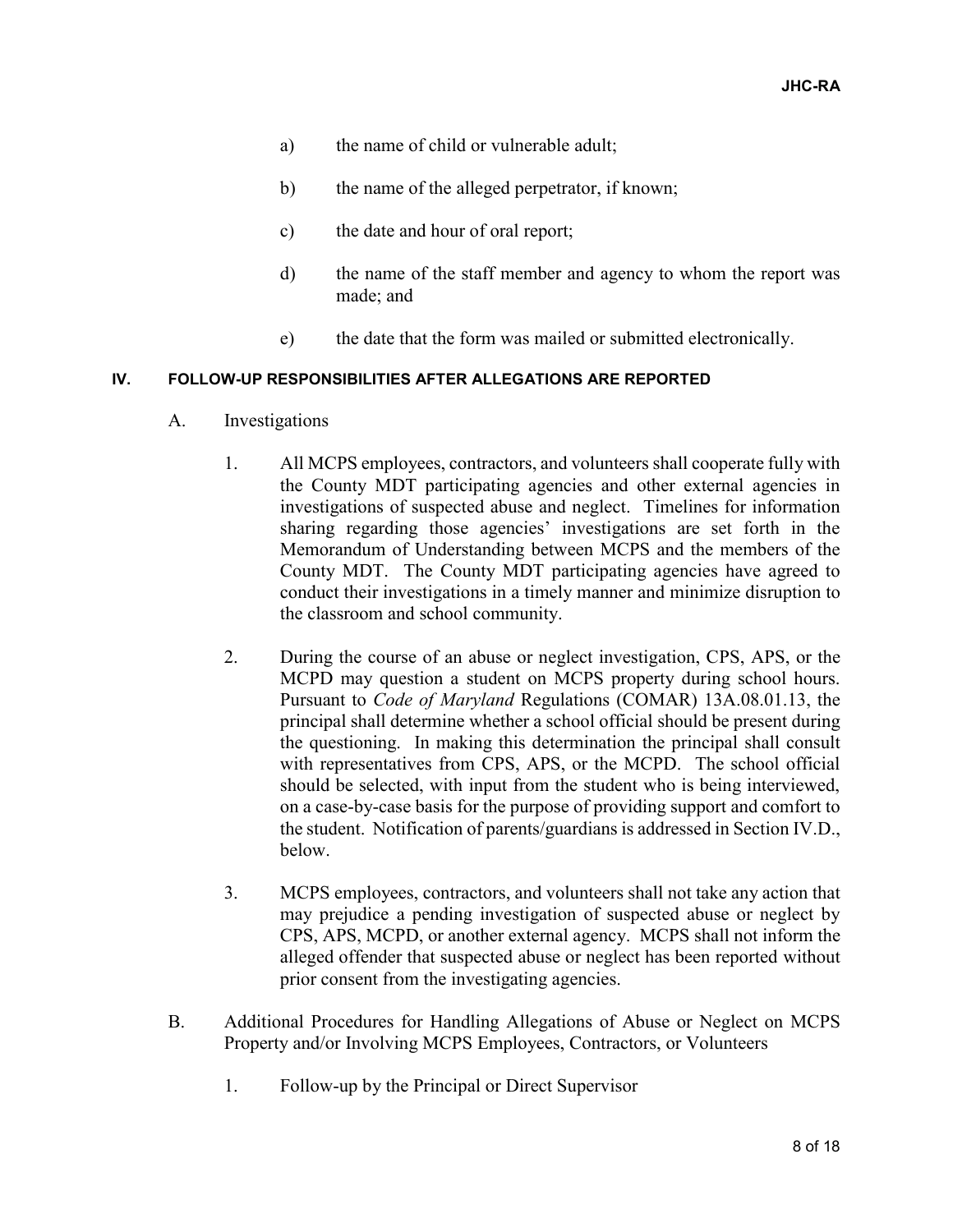A principal or direct supervisor shall take the following additional steps immediately after they receive notification of an oral report to CPS (or APS for vulnerable adults) regarding alleged abuse and neglect on MCPS property or involving allegations of abuse or neglect by a MCPS employee, contractor, or volunteer:

- a) Confirm that an oral report has been made to CPS (or APS for vulnerable adults) and a written report is submitted within 48 hours thereafter, as set forth in Section III above
- b) Notify the Special Victims Investigations Division of MCPD in suspected incidents involving a sexual offense, as set forth in Section III above
- c) Contact the Office of School Support and Improvement (OSSI) and consult with the MCPS Systemwide Child Abuse Contact or designee
- d) Ensure, with appropriate assistance from the MCPS Systemwide Child Abuse Contact and County MDT participating agencies, that the alleged offender does not present an immediate danger to the safety of the alleged victim and other student.
- e) Collaborate with the MCPS Systemwide Child Abuse Contact and County MDT participating agencies to develop a plan for prompt notification of parents/guardians of student victims, following the steps set forth in Section IV(D) below, as well as to determine whether others in the community should be notified and develop a plan for doing so, following the steps set forth in Section IV(E) below
- 2. Follow-up by MCPS Systemwide Child Abuse Contact

Upon receipt of notification of a report of alleged abuse or neglect on MCPS property or involving allegations of abuse or neglect by an MCPS employee, contractor, or volunteer, the MCPS Systemwide Child Abuse Contact will –

- a) ensure that communication with CPS, the MCPD, and other County MDT participating agencies is established as appropriate;
- b) contact the Office of Employee Engagement and Labor Relations (OEELR) if the alleged offender is an MCPS employee, contractor, or volunteer; and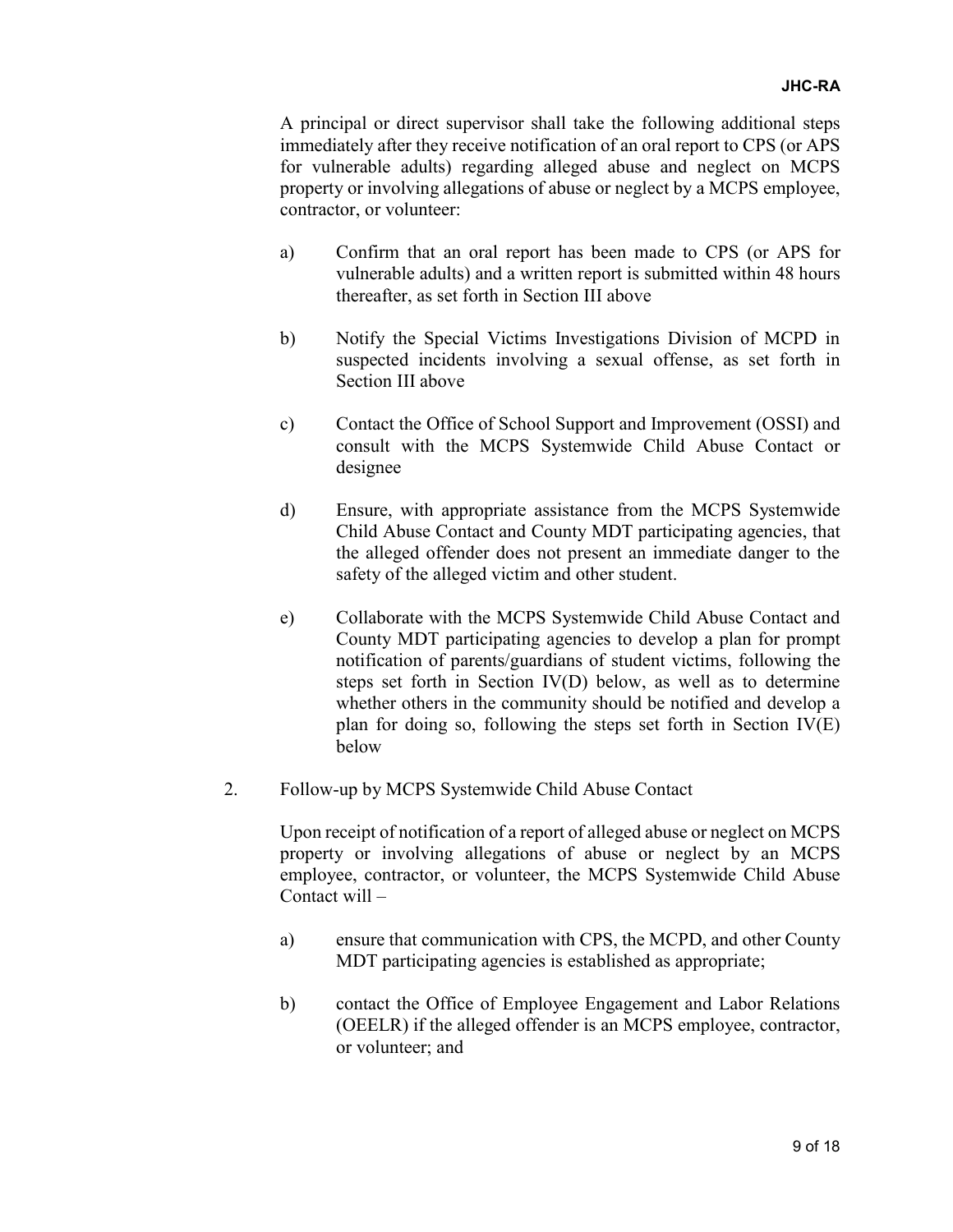- c) coordinate other MCPS staff members including MCPS representatives from OEELR, the Office of Student and Family Support and Engagement, OSSI, the Office of the General Counsel, the Department of School Safety and Security, and the Department of Communications, to provide ongoing consultation with and necessary support for the principal or direct supervisor in responding to the situation.
- 3. Follow-up by OEELR

If the alleged offender is a MCPS employee, contractor, or volunteer, OEELR shall –

- a) establish a case file;
- b) review personnel files to determine if there is other relevant information regarding the alleged offender; and
- c) develop a plan, in consultation with the principal/supervisor, the MCPS Systemwide Child Abuse Contact, and the County MDT participating agencies, to place the alleged offender on administrative leave or otherwise restrict access to students, while any investigation is pending.
	- (1) OEELR shall place an MCPS employee on administrative leave, unless there is significant, credible information that another course of action is warranted.
	- (2) If the alleged offender is a contractor, OEELR will work with other staff in the Office of the Chief Operating Officer (OCOO) to notify the vendor and discontinue the services of the individual suspected of abuse or neglect until the investigation is complete, unless there is significant, credible information that another course of action is warranted.
	- (3) If the alleged offender is a volunteer, OEELR shall work with OSSI and OCOO to restrict the individual from volunteering on MCPS property or in MCPS-sponsored activities until the investigation is complete, unless there is significant, credible information that another course of action is warranted.
	- (4) In implementing this plan, care must be taken to ensure that the alleged offender is notified only of the details pertinent to the administrative leave, discontinuation of services, or suspension of volunteer privileges. MCPS staff members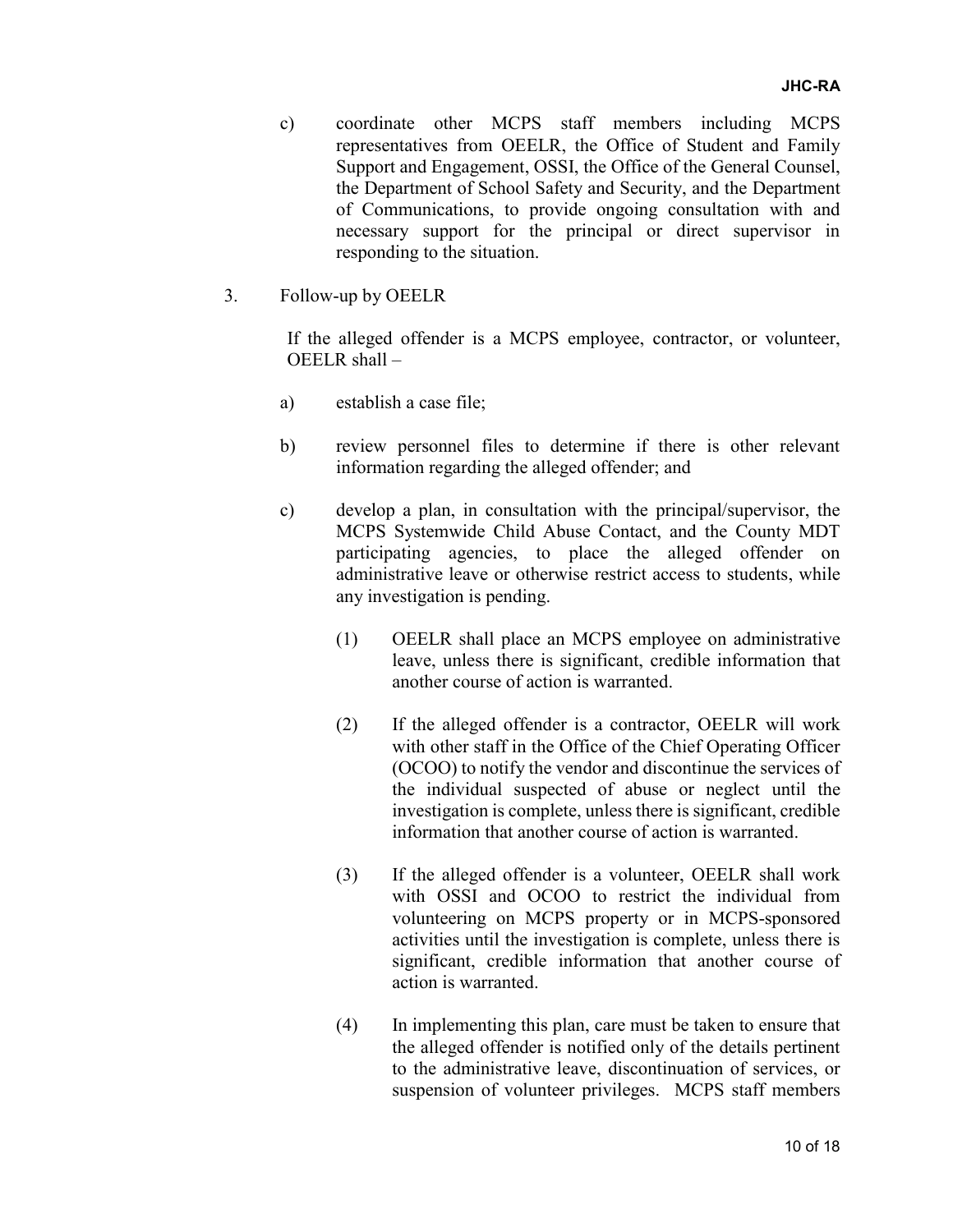shall not discuss the allegations of abuse or neglect with the alleged offender, without prior agreement from the investigating agencies to avoid compromising the integrity of the investigation.

- d) Follow-up MCPS Investigation. In every case of alleged abuse or neglect by an MCPS employee, contractor, or volunteer, OEELR will conduct an internal investigation consistent with all applicable Montgomery County Board of Education (Board) policies and MCPS regulations, and/or other guidance including the *MCPS Employee Code of Conduct*, and recommend appropriate discipline. OEELR will conduct an internal investigation even when CPS, APS, and the MCPD screen out or close out the case without taking action and/or the State's Attorney declines to bring criminal charges because such cases may involve violations of Board policies, MCPS regulations, contracts, and/or other guidance including the *MCPS Employee Code of Conduct*.
	- (1) While any investigation by CPS, APS, the MCPD, or another external agency is pending, MCPS may not interview witnesses, alleged victims, or alleged perpetrators without prior agreement from, and subject to any limitations recommended by, the investigating agencies. In addition, MCPS must conduct all internal investigations in a manner that is fully cooperative with the external agencies that are investigating and that does not interfere with or jeopardize the external investigation.
	- (2) To the extent permitted by law, MCPS's investigation should make use of police reports, statements, and other information obtained by County MDT participating agencies, in accordance with *Annotated Code of Maryland*, Human Services Article, Section 1-202, to avoid repetitive questioning of alleged victims and witnesses.
	- (3) The primary purpose of the MCPS investigation is to determine whether there is evidence of misconduct by the MCPS employee, contractor, or volunteer. In addition, the investigation should determine whether the matter was reported as required by law, Board policies, and MCPS regulations, contracts, and/or other guidance including the *MCPS Employee Code of Conduct*, and whether additional professional development or other process enhancements are warranted.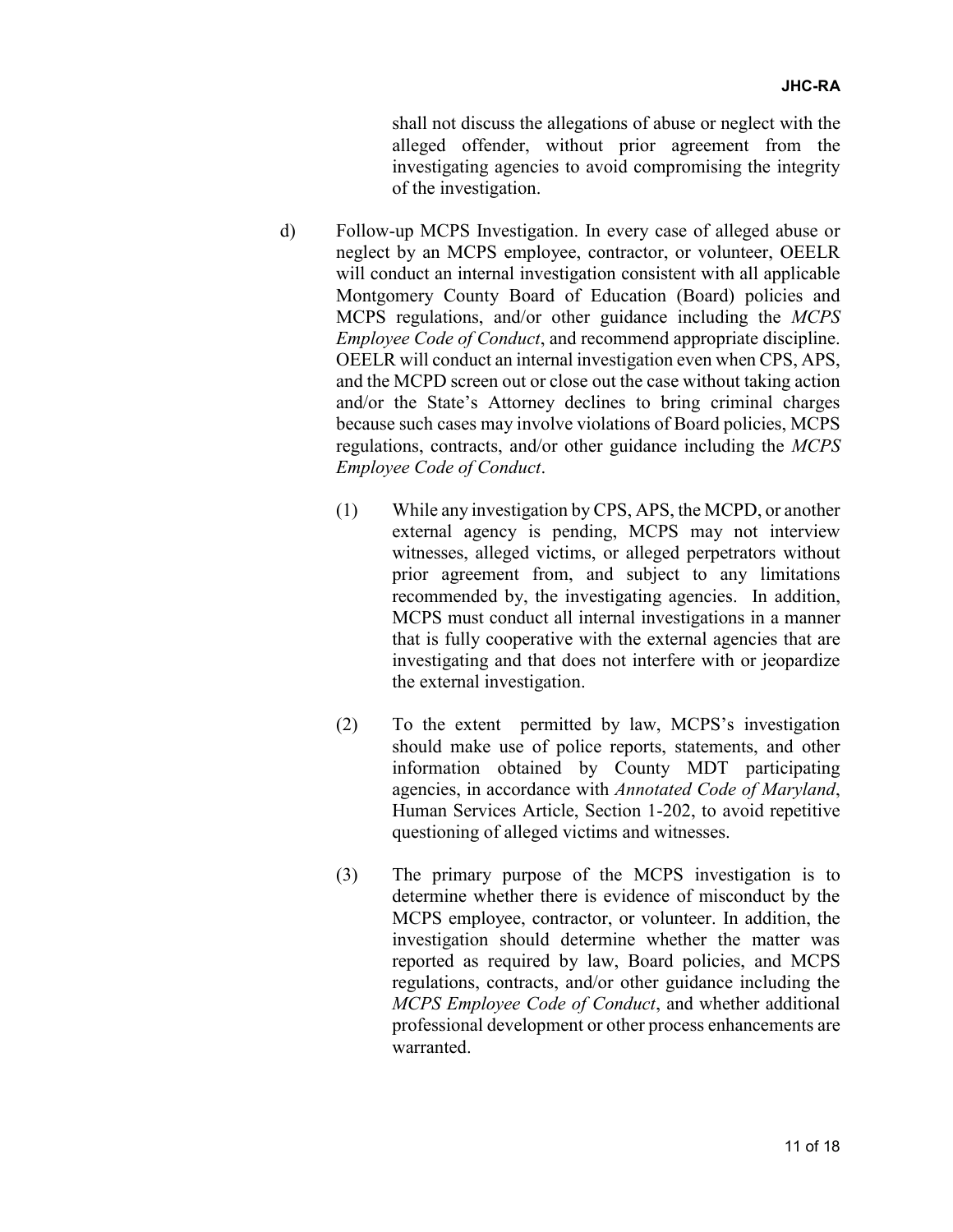- (4) The investigation shall comply with Board policies and MCPS regulations, contracts, and/or other guidance including the *MCPS Employee Code of Conduct*, regarding due process rights of MCPS employees, and the employee shall be informed of the results of the investigation.
- (5) The results of the investigation will be retained in OEELR's confidential investigative files as long as the individual continues to provide services to MCPS and for at least five years thereafter. These files will then be placed in permanent storage.
- C. Student Support Services
	- 1. If a child or vulnerable adult involved in an alleged abuse or neglect situation is in need of emergency medical or mental health treatment, the principal or the principal's designee shall arrange for the child to be taken immediately to a hospital or other medical facility under appropriate adult supervision. A representative from CPS or APS (for vulnerable adults) should be notified either in advance or as soon thereafter as possible. In all other non-emergency instances, MCPS shall consult with a representative of CPS, APS (for vulnerable adults), or the Special Victims Investigations Division of MCPD regarding medical or mental health treatment for the child or vulnerable adult.
	- 2. The School-based Child Abuse Liaison will help facilitate the availability of school counselors, school psychologists, pupil personnel workers, and other appropriate MCPS staff, as well as school nurses, to provide support and counseling to students who come forward to report or confirm allegations of abuse or neglect.
	- 3. To coordinate services to the alleged victim of abuse or neglect, as well as students who report abuse and neglect, the MCPS Systemwide Child Abuse Contact may consult with County MDT participating agencies, to the extent permitted by laws that protect the confidentiality of MCPS personnel and students and prohibit unauthorized disclosure of records and reports concerning abuse and neglect. Other MCPS staff members may participate in the County MDT meetings or consultations in accordance with the procedures established between MCPS and other County MDT agencies.
	- 4. When a principal becomes aware that a student who is the subject of an investigation of abuse or neglect has withdrawn and/or moved out of their home school within three months of the initiation of an investigation, the principal should notify the MCPS Systemwide Child Abuse Contact who, in turn, shall consult with County MDT participating agencies as appropriate.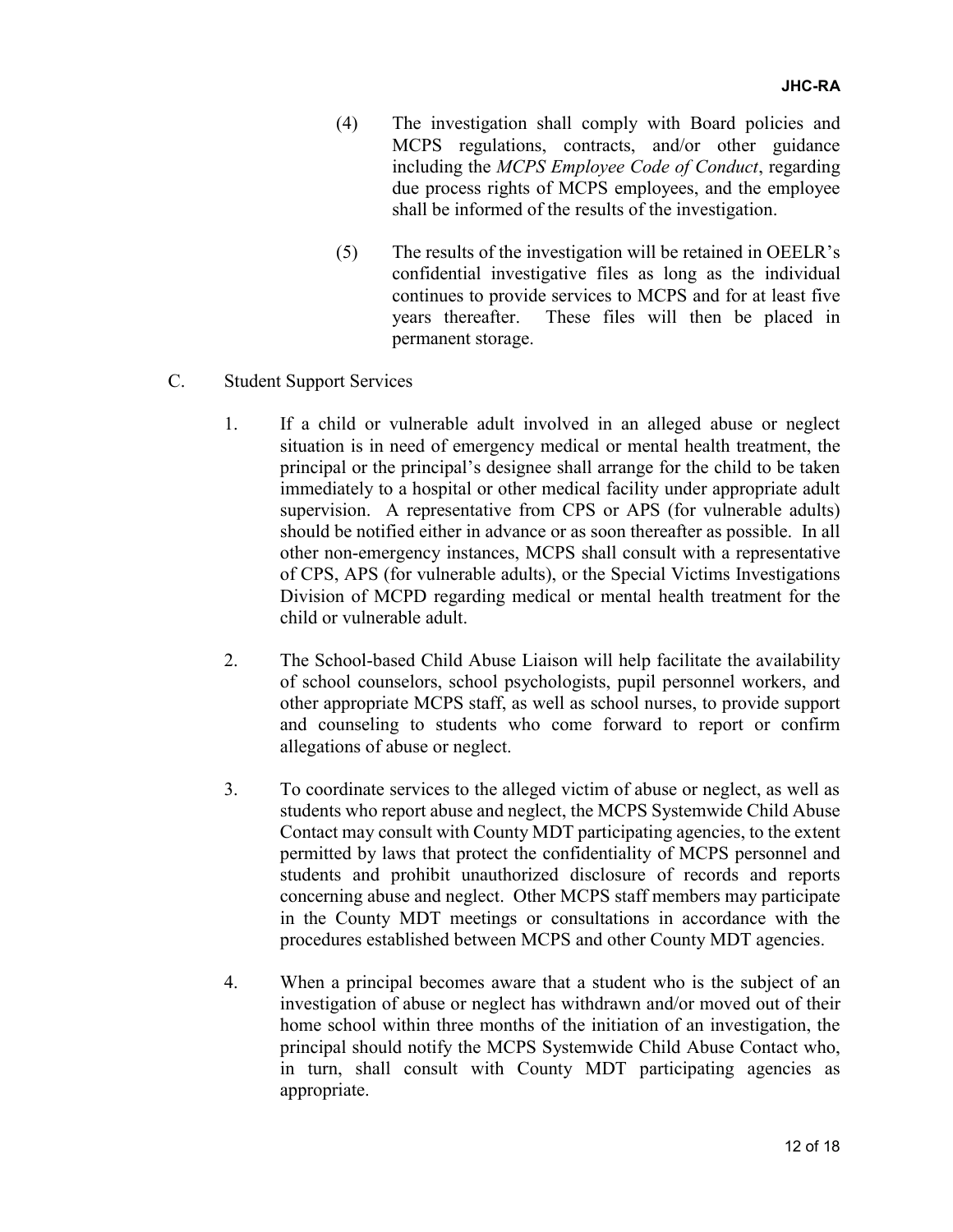- D. Notification of Parents/Guardians of Student Victims
	- 1. Principals will collaborate, with the MCPS Systemwide Child Abuse Contact and CPS, APS (for vulnerable adults), and/or the Special Victims Investigations Division of the MCPD to determine who will notify parents/guardians of students involved in an alleged abuse or neglect situation and when that notification will occur. MCPS is not responsible for notifying parents/guardians of students involved in an alleged abuse or neglect situation in: (a) cases where the alleged offender is not an MCPS employee, contractor, or volunteer, and the alleged abuse did not occur on MCPS property; or (b) cases where, in the judgment of the principal and CPS, APS (for vulnerable adults), and/or the Special Victims Investigations Division of the MCPD, notification of parents/guardians could create a threat to the well-being of the student (such as when a parent/guardian or family or household member is suspected of committing abuse or neglect) or impede a pending investigation. In cases where notification is not MCPS' responsibility, CPS, APS (for vulnerable adults), or the Special Victims Investigations Division of the MCPD are responsible for notification of the parents/guardians.
	- 2. MCPS will offer confidential interpretation services if necessary to facilitate communication with the parents/guardians.
	- 3. A student may not be removed from the school grounds for questioning or medical investigation without parental approval unless –
		- a) the Montgomery County Department of Health and Human Services has guardianship or an authorization for shelter care to remove the student; or
		- b) the student requires emergency medical treatment.
	- 4. When a student is removed, the principal shall ensure that prompt notification of the removal is made to parents/guardians. By mutual agreement, such notification may be delegated, on a case by case basis, to CPS, APS (for vulnerable adults), or the Special Victims Investigations Division of the MCPD.
- E. Notification of Others in the School Community
	- 1. The principal will collaborate with the MCPS Systemwide Child Abuse Contact, OSSI, the MCPS Department of Communications, and County MDT agencies to determine whether others in the school community should be notified and develop a plan, including a timeline, for doing so.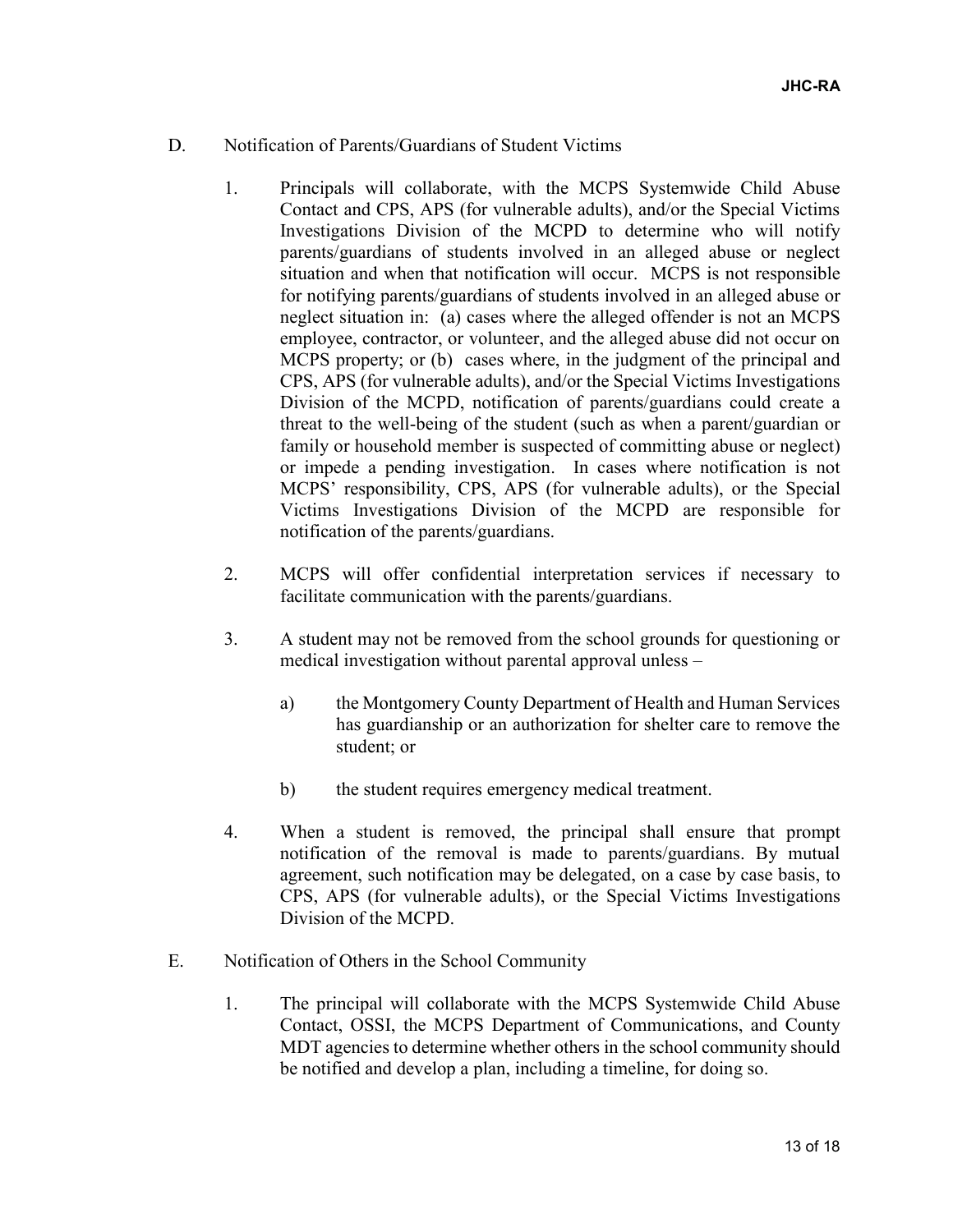- a) While any investigation is pending and prior to an arrest or the filing of any charges, notification of others in the school community will not occur unless the principal, in collaboration with the MCPS Systemwide Child Abuse Contact, the MCPS Department of Communications, and County MDT agencies, has determined that such notification of the school community would –
	- (1) be in the best interests of the alleged victim;
	- (2) not interfere with an ongoing investigation; or
	- (3) not require an unauthorized disclosure of records or reports concerning abuse or neglect that is prohibited under Maryland law.
- b) The MCPD has agreed to inform MCPS in advance, when possible, of an impending arrest or filing of charges involving an alleged abuse or neglect incident that occurred on MCPS property or where the alleged offender was a MCPS employee, contractor, or volunteer. MCPS will encourage MCPD to make arrests away from school premises and during non-school hours, when possible.
- c) When MCPS learns that an arrest has been made or charges have been filed for an alleged abuse and neglect incident that occurred on MCPS property, the principal or supervisor shall collaborate with the MCPS Systemwide Child Abuse Contact, the MCPS Department of Communications, and County MDT agencies, to make appropriate notification of the community, as well as to determine whether notification is appropriate for other schools, for instance, where the individual arrested previously worked.
- 2. MCPS will strive to implement any community notification in a manner that  $$ 
	- a) safeguards the privacy and confidentiality of students and families affected by the allegations of abuse or neglect and avoids unauthorized disclosure of records or reports concerning abuse or neglect;
	- b) assures the community that the participating agencies in the County MDT are properly handling the allegations in a manner to ensure the safety of all students in the school community; and
	- c) is consistent with due process for the alleged offender and the *Maryland Public Information Act.*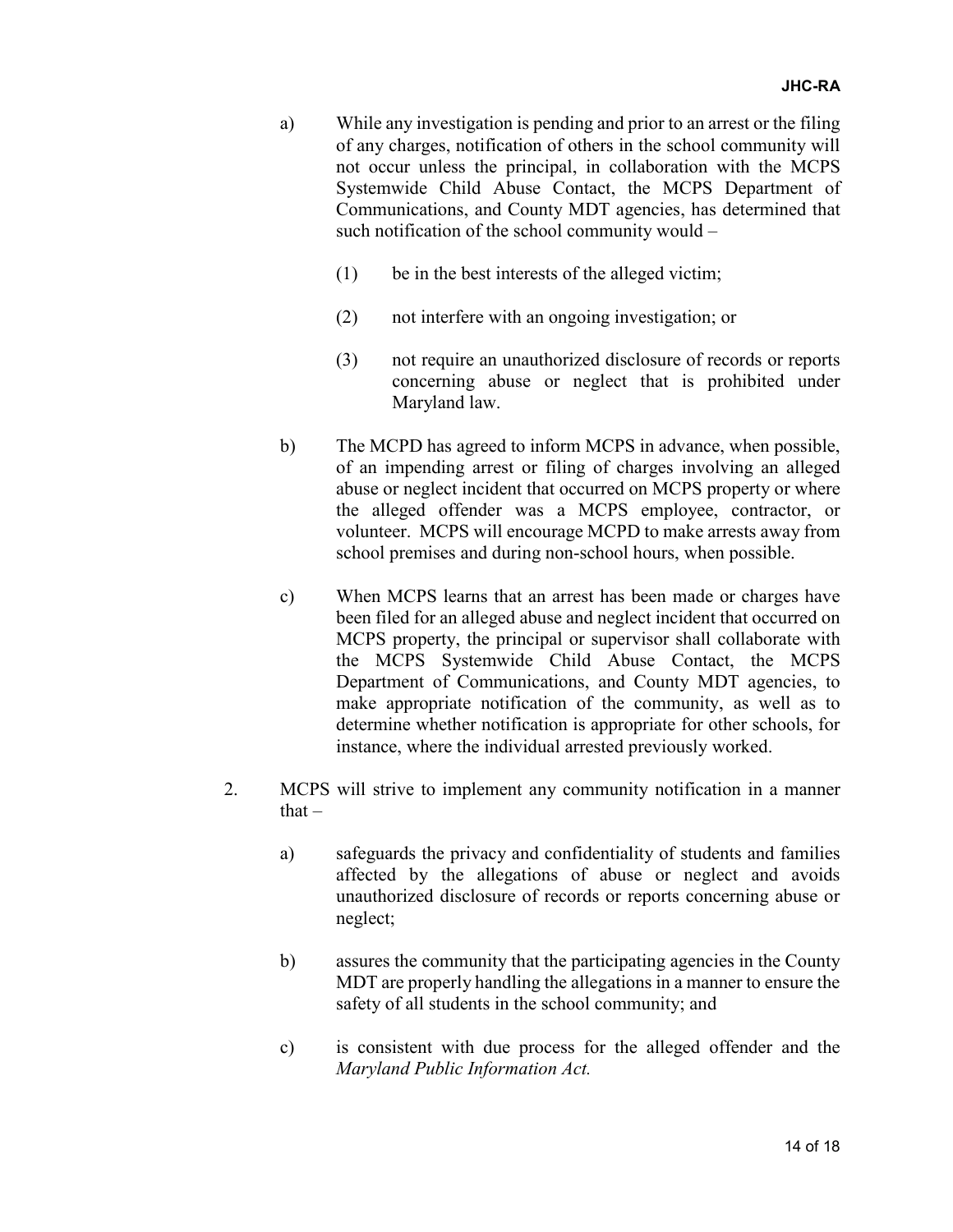- 3. Copies of any community notification letter, e-mail, or electronic voicemail shall be shared with the MCPS Systemwide Child Abuse contact.
- 4. Agencies participating in the County MDT have agreed to support MCPS staff members in responding, as appropriate, to questions from members of the community regarding their investigations of suspected abuse or neglect.

#### **V. CONFIDENTIALITY, IMMUNITY, AND PROTECTION AGAINST RETALIATION**

- A. Under Maryland law, any person who in good faith makes or participates in making a report of abuse or neglect or who participates in an investigation or a resultant judicial proceeding is immune from any civil liability or criminal penalty that would otherwise result from making a report of abuse or neglect, or participating in an investigation or a resultant judicial proceeding.
- B. Under Maryland law, no MCPS employee, contractor, or volunteer may intentionally prevent or interfere with the making of reports of abuse and neglect. The penalty for violating this provision of Maryland law is five years' imprisonment, a \$10,000 fine, or both.
- C. When MCPS employees, contractors, and volunteers come forward and make good-faith reports of abuse or neglect and/or participate in an investigation of abuse or neglect, MCPS shall strive to protect them from intimidation, harassment, or reprisals/retaliation for those actions.
- D. When students are victims or witnesses of abuse or neglect or when they come forward and make good-faith reports of abuse or neglect and/or participate in an investigation of abuse or neglect, MCPS shall strive to protect them from intimidation, harassment, or reprisals/retaliation for those actions.
- E. Unauthorized disclosure of records or reports concerning suspected abuse or neglect is a criminal offense under Maryland law. In addition, all MCPS employees, contractors, and volunteers are required to protect the identity of the reporter unless required by law to reveal the source.

#### **VI. CONSEQUENCES FOR KNOWINGLY FAILING TO REPORT ABUSE OR NEGLECT OR FOR INTERFERING WITH REPORTING**

- A. Any MCPS employee, acting within their professional capacity for MCPS, who suspects child abuse and/or neglect and knowingly fails to report it, or who intentionally prevents or interferes with reporting, shall be subject to discipline up to and including suspension or dismissal. Maryland law also establishes criminal penalties for knowing failure to report and intentionally interfering with reporting.
- B. In addition, any certification issued under the authority of the Maryland State Board of Education or another licensing or certification board may be suspended or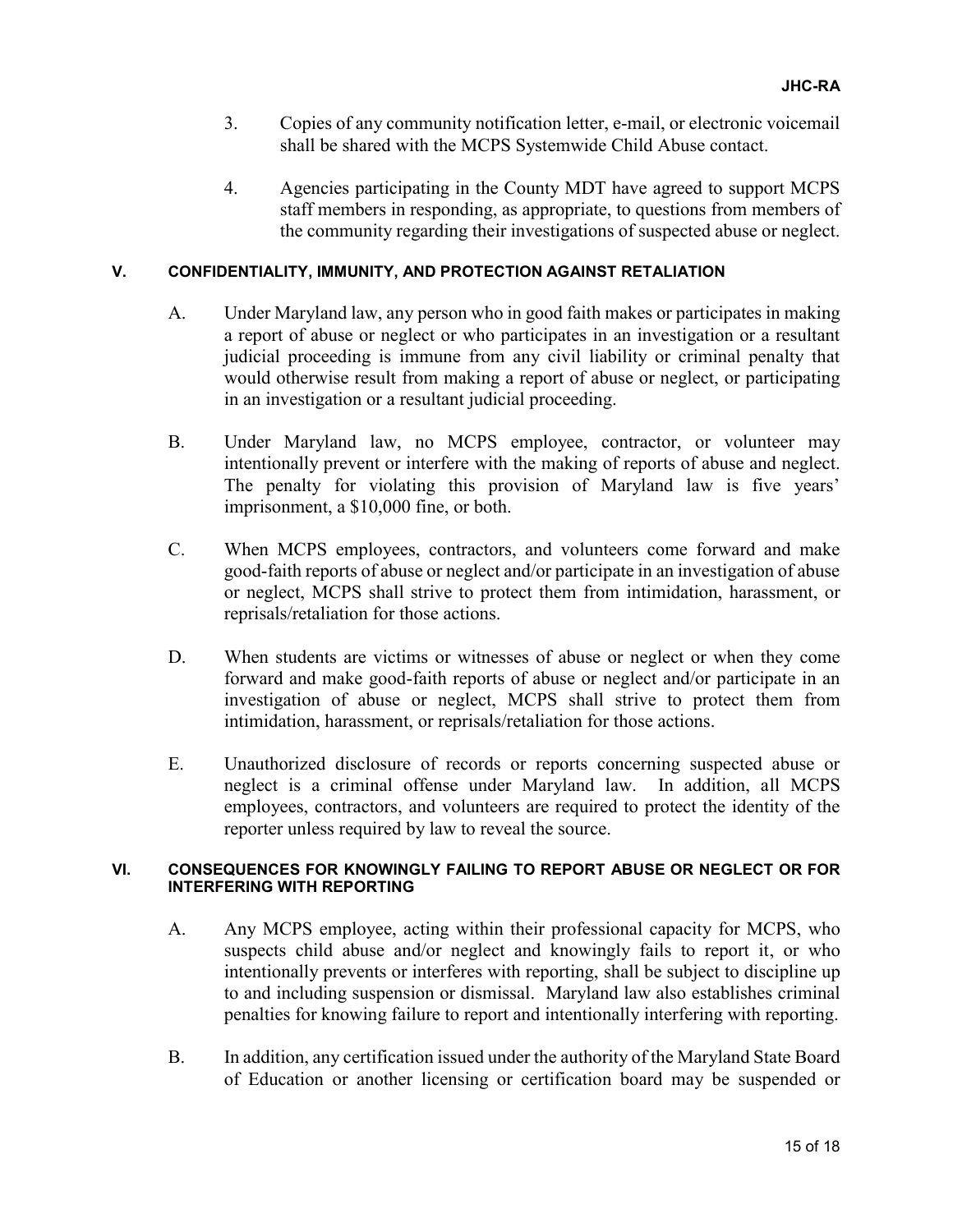revoked, based on the criteria set forth in Maryland law, including COMAR 13A.12.05.02.

- C. Any MCPS contractor, acting within their service capacity for MCPS, who suspects child abuse and/or neglect and knowingly fails to report it, or who intentionally prevents or interferes with reporting, shall be subject to discipline up to and including discontinuation of services.
- D. Any MCPS volunteer, acting within their volunteer capacity for MCPS, who suspects child abuse and/or neglect and knowingly fails to report it, or who intentionally prevents or interferes with reporting, shall be subject to discipline up to and including discontinuation of volunteering privileges.

#### **VII. PROHIBITION ON RECOMMENDATIONS FOR FUTURE EMPLOYMENT WHEN SEXUAL MISCONDUCT IS SUSPECTED OR ALLEGED**

- A. As set forth in federal law, no MCPS employee may assist an MCPS employee, contractor, or volunteer in obtaining a job, apart from the routine transmission of administrative and personnel files, if the individual knows, or has probable cause to believe, that such employee, contractor, or volunteer engaged in sexual misconduct regarding a minor or student.
	- 1. Prohibited forms of assistance include, but are not limited to, providing a reference or referral to a prospective employer. Assistance is prohibited regardless of whether or not the employee, contractor, or volunteer is seeking a job that involves children or students.
	- 2. Permissible administrative actions are routine transmission of administrative and personnel files according to established procedures, and includes, but are not limited to, providing a copy of a transcript, or confirming dates of employment.
- B. This prohibition shall not apply if
	- 1. the matter has been officially closed, or has been investigated and there is insufficient information to establish probable cause;
	- 2. the employee, contractor, or volunteer has been charged with, and acquitted or otherwise exonerated of the alleged misconduct; or
	- 3. the case or investigation remains open and there have been no charges filed within four years.
- C. MCPS employees who have questions about such permissible or prohibited actions should contact OEELR.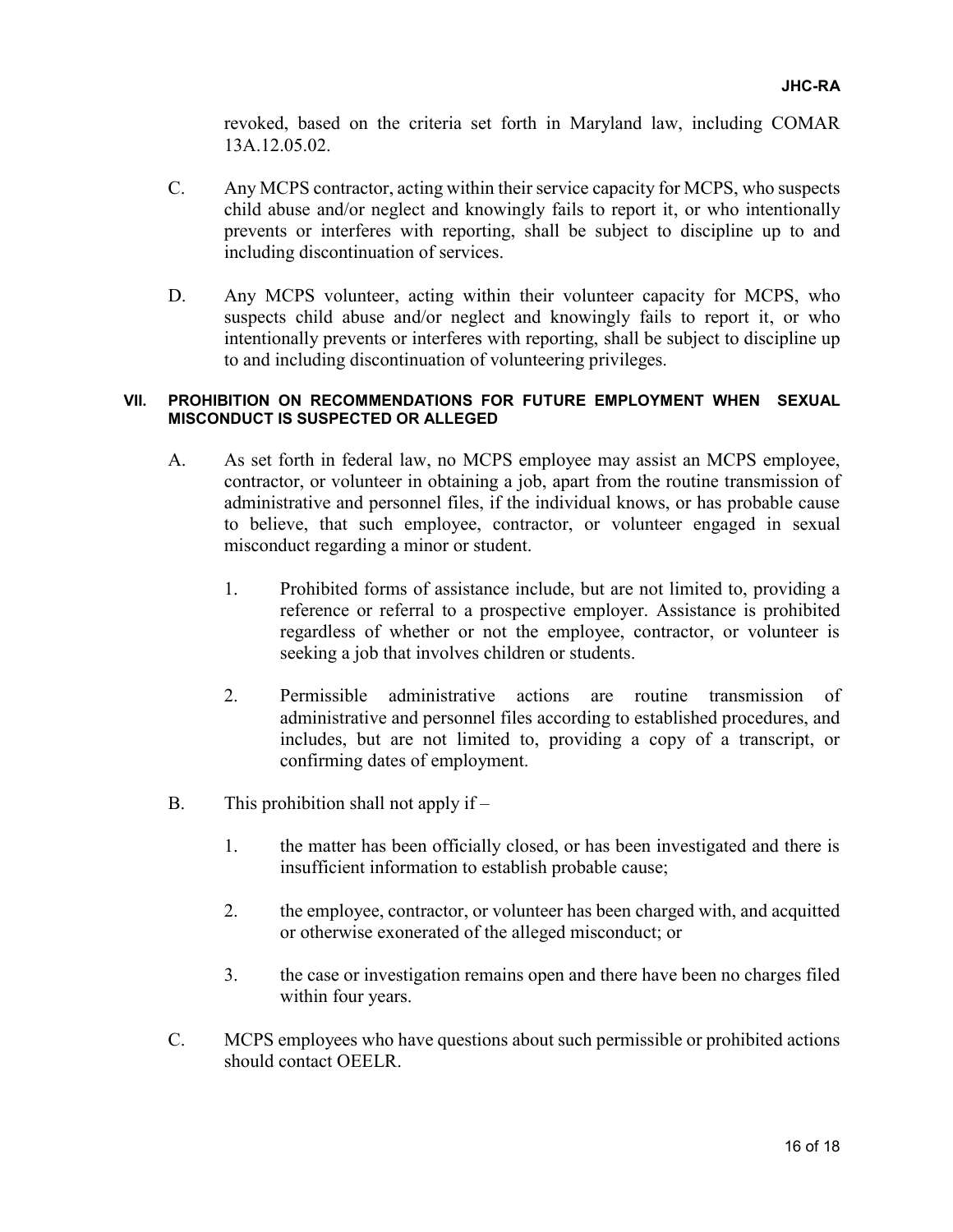### **VIII. CONSEQUENCES FOR OFFENSES WITH RESPECT TO ABUSE OR NEGLECT**

- A. If MCPS determines that an MCPS employee has been involved in abuse or neglect or otherwise violated Board policies, MCPS regulations, contracts, or guidance, including the *MCPS Employee Code of Conduct*, the individual shall be subject to discipline up to and including suspension or dismissal. Further, any certification issued under the authority of the Maryland State Board of Education or another licensing or certification board may be suspended or revoked, based on the criteria set forth in Maryland law, including COMAR 13A.12.05.02.
- B. If MCPS determines that a MCPS contractor or volunteer has been involved in abuse or neglect or otherwise violated Board policies, MCPS regulations, contracts, or guidance, the individual shall be subject to discipline up to and including termination of services or volunteering privileges, as appropriate.

#### **IX. PROFESSIONAL DEVELOPMENT**

- A. MCPS, with support from national and local experts, including County MDT partner agencies, will provide appropriate professional development to support MCPS employees in carrying out this regulation.
	- 1. Prior to working with students, all new MCPS employees shall receive mandatory training in recognizing, reporting, and preventing abuse and neglect of a child or vulnerable adult. OEELR shall maintain records to confirm that all MCPS employees completed this new hire training.
	- 2. At the start of each new school year, all existing MCPS employees shall complete training to confirm up-to-date knowledge and understanding of protocols for recognizing and reporting child abuse and neglect. Trainings will be tailored specifically to meet the needs of employees at each level of the organization and include face-to-face and/or online instruction. As appropriate, the training will also address due process for alleged offenders. OEELR shall maintain records to confirm that all MCPS employees have completed the mandatory training on an annual basis.
- B. With support from national and local experts, including County MDT partner agencies, MCPS will offer workshops, information, and online training modules, as appropriate, for MCPS volunteers and contractors, as well as for parents and others in the broader MCPS community, on recognizing, reporting, and preventing abuse and neglect of children and vulnerable adults, as well as Board policies and MCPS regulations and/or other guidance including the *MCPS Employee Code of Conduct* regarding these issues.
- C. In addition, those MCPS volunteers and contractors who have access to and interact with students, in circumstances where they are not under the direct supervision of MCPS employees, will be required to certify that they have received training and/or reviewed informational materials, as appropriate, regarding recognizing, reporting,